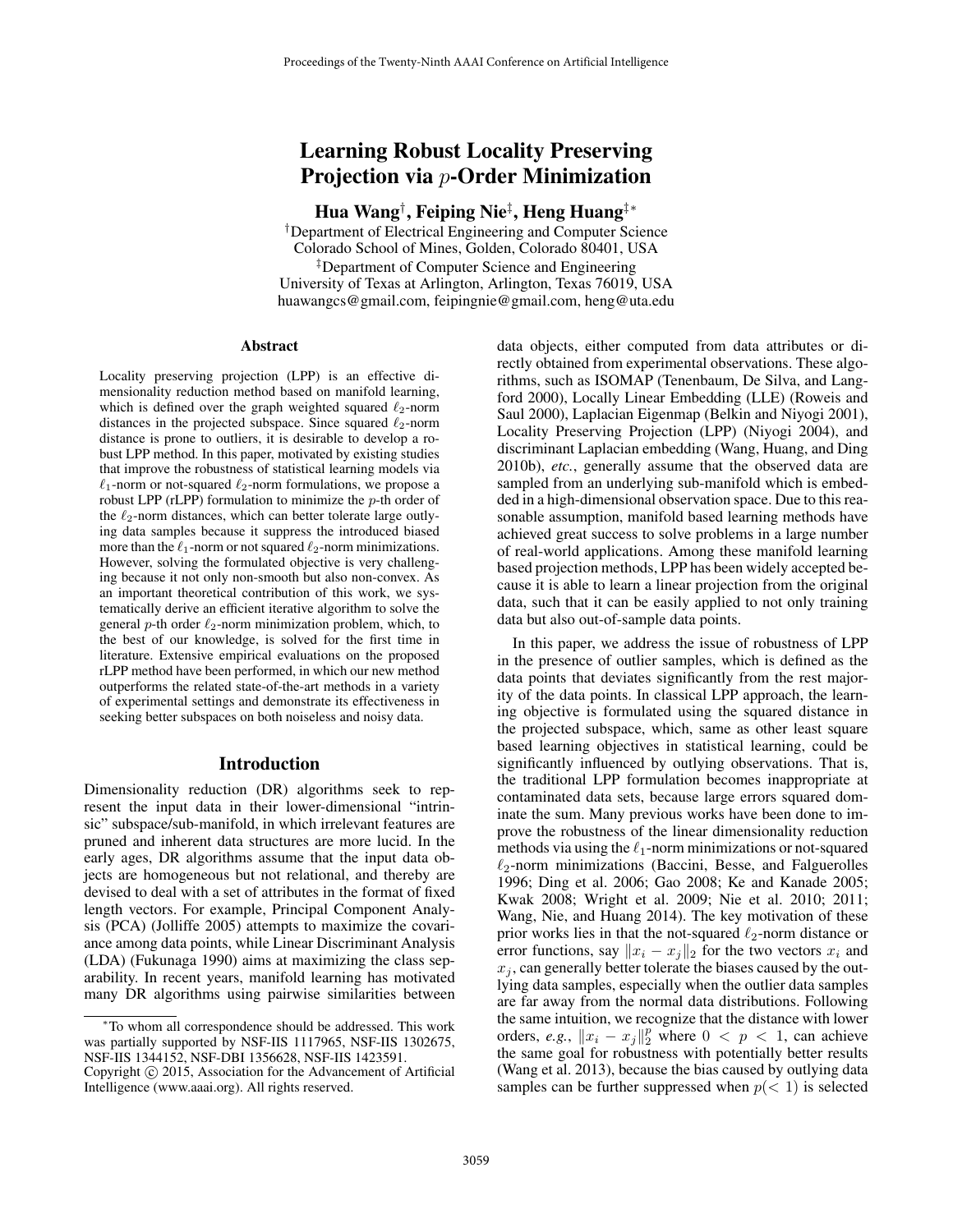as a very small number. Based on this recognition, we propose a new LPP objective using the p-th order distance, and call the resulted objective as the p-order minimization problem. Because the learned projection by our new method is robust against outlier data samples, we call it robust locality preserving projection (rLPP) method, which is interesting from a number of perspectives as following.

- Our new objective is defined over the p-th  $(0 < p \le 2)$ order of the  $\ell_2$ -norm distance, which is more general and makes the traditional LPP a special case of our new method when  $p = 2$ .
- Same as other  $\ell_1$ -norm or not-squared  $\ell_2$ -norm based learning objectives, our new method is robust against outlier data samples, which is particularly true when  $p < 1$ . The smaller the value of  $p$  is, the better robustness our new method can achieve.
- Despite its clear intuitions and nice theoretical properties, the resulted objective of the proposed rLPP method is difficult to solve, because it is not only non-smooth but also non-convex. To solve the problem, we propose an efficient iterative solution algorithm, whose convergence is rigourously proved.
- Extensive empirical studies have been performed to evaluate a variety aspects of the proposed rLPP method, which clearly demonstrate the effectiveness of the proposed method on not only noiseless data sets but also noisy data sets with outlier samples, especially for the latter case.

## Motivation of the Proposed Problem

Suppose we have *n* data points  $\{x_1, \dots, x_n \in \mathbb{R}^{d \times 1}\}$ , we construct a graph using the data with the similarity matrix  $S \in \mathbb{R}^{n \times n}$ . The Laplacian matrix L is defined as  $L = D-S$ , where  $D$  is a diagonal matrix with the  $i$ -th diagonal element as  $\sum_{i} S_{ij}$ .

Recently, Locality Preserving Projection (LPP) and its variants have been successfully applied for dimensionality reduction. The projection matrix  $\hat{W} \in \mathbb{R}^{d \times m}$  ( $m < d$ ) in LPP is obtained by solving the following problem<sup>1</sup>:

$$
\min_{W^T X D X^T W = I} \sum_{i,j=1}^n S_{ij} \| W^T x_i - W^T x_j \|_2^2.
$$
 (1)

The objective in Eq.(1) can be written as  $tr(W^T X L X^T W)$ . Thus the optimal solution  $W$  to problem (1) is the  $m$  eigenvectors of  $(W^T X D X^T W)^{-1} W^T X L X^T W$  corresponding to the  $m$  smallest eigenvalues.

The basic idea of LPP is to preserve the neighborhood relationship between data points. Specifically, as shown in Eq.(1), LPP tries to find a embedded subspace such that the distances of data pairs which are neighbors in the original space are minimized.

The squared distances used in Eq.(1) do not tolerate large value of distance, thus makes the distances in the embedded subspace tend to be even, *i.e.*, not too large but also not too small. Therefore, the squared distances used in LPP would makes the method can not find the optimal subspace such that most of the distances of local data pairs are minimized but a few of them are large. In this paper, we propose to solve the following problem to find the optimal subspace:

$$
\min_{W^T X D X^T W = I} \sum_{i,j=1}^n S_{ij} ||W^T x_i - W^T x_j||_2^p. \tag{2}
$$

where  $0 < p \le 2$ . Obviously, LPP is a special case of the proposed new method when  $p = 2$ . More importantly, by setting  $p \leq 1$ , the method will focus on minimizing most of the distances of local data pairs.

Although the motivation of Eq. (2) is clear, it is a nonsmooth objective and difficult to be solved efficiently. Thus, in the next section, we will introduce an iterative algorithm to solve the problem (2). We will show that the original weight matrix W would be adaptively re-weighted to capture clearer cluster structures after each iteration.

## Optimization Algorithm to the Proposed Method

The Lagrangian function of the problem (2) is

$$
\mathcal{L}(W) = \sum_{i,j=1}^{n} S_{ij} \left\| W^{T} x_{i} - W^{T} x_{j} \right\|_{2}^{p}
$$
  
-
$$
Tr(\Lambda(W^{T} X D X^{T} W - I)).
$$
 (3)

Denote a Laplacian matrix  $\tilde{L} = \tilde{D} - \tilde{S}$ , where  $\tilde{S}$  is a reweighted weight matrix defined by

$$
\tilde{S}_{ij} = \frac{p}{2} S_{ij} ||W^T x_i - W^T x_j||_2^{p-2},
$$
\n(4)

 $\tilde{D}$  is a diagonal matrix with the *i*-th diagonal element as  $\sum_j \tilde{S}_{ij}$ . Taking the derivative of  $\mathcal{L}(W)$  w.r.t W, and setting the derivative to zero, we have: the derivative to zero, we have:

$$
\frac{\partial \mathcal{L}(W)}{\partial W} = X \tilde{L} X^T W - X D X^T W \Lambda = \mathbf{0}, \qquad (5)
$$

which indicates that the solution  $W$  is the eigenvectors of  $(XDX^T)^{-1} X \tilde{L} X^T$ . Note that  $(XDX^T)^{-1} X \tilde{L} X^T$  is dependent on  $W$ , we propose an iterative algorithm to obtain the solution W such that Eq.  $(5)$  is satisfied. The algorithm is guaranteed to converge to a local optimum, which will be proved in the next subsection.

The algorithm is described in Algorithm 1. In each iteration,  $\tilde{L}$  is calculated with the current solution  $W$ , then the solution  $W$  is updated according to the current calculated  $\tilde{L}$ . The iteration procedure is repeated until converges. From the algorithm we can see, the original weight matrix  $S$  is adaptively re-weighted to minimize the objective in Eq. (2) during the iteration.

<sup>&</sup>lt;sup>1</sup>In practice, to ensure the learned projection  $W$  is shiftinvariant, D in Eq.(1) should be  $L_d = D - D \mathbf{1} \mathbf{1}^T D$ , or the training data X must be centered (Nie et al. 2009; Nie, Cai, and Huang 2014)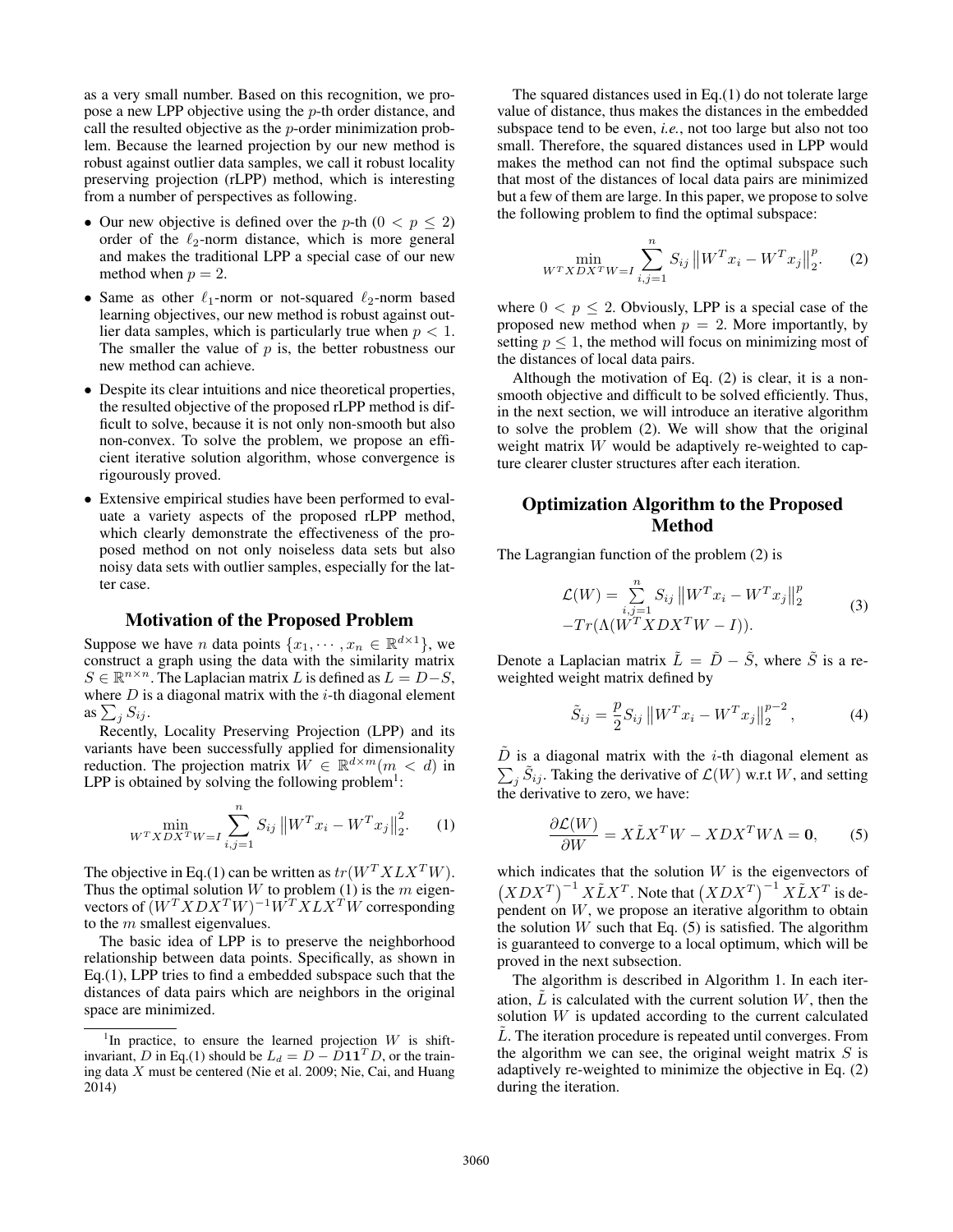**Input**: Training data  $X \in \mathbb{R}^{d \times n}$ . The original weight matrix  $S \in \mathbb{R}^{n \times n}$ . *D* is a diagonal matrix with the *i*-th diagonal element as  $\sum_{i}^{6} S_{ij}$ . Initialize  $W \in \mathbb{R}^{d \times m}$  such that  $W^{T} X D X^{T} W = I$ ; while *not converge* do 1. Calculate  $\tilde{L}_t = \tilde{D}_t - \tilde{S}_t$ , where  $\tilde{S}_t = \frac{p}{r} S_t \frac{||WT_n||}{||WT_n||}$  $\tilde{S}_{ij} = \frac{p}{2} S_{ij} \| W^T x_i - W^T x_j \|_2^{p-2}, \tilde{D}$  is a diagonal matrix with the *i*-th diagonal element as  $\sum_{j} (\tilde{S})_{ij}$ ;<br>2. Update Q. The columns of the updated Q are the first m eigenvectors of  $(XDX^T)^{-1}X\tilde{L}X^T$ corresponding to the first  $m$  smallest eigenvalues ; end Output:  $W \in \mathbb{R}^{d \times m}$ .

Algorithm 1: The algorithm to solve the problem  $(2)$ .

### Convergence Analysis

To prove the convergence of the Algorithm 1, we need the following lemmas:

**Lemma 1** *For any scalar x, when*  $0 \leq p \leq 2$ *, we have*  $2|x|^p - px^2 + p - 2 \leq 0.$ 

**Proof:** Denote  $f(x) = 2x^{\frac{p}{2}} - px + p - 2$ , then we have

$$
f'(x) = p(x^{\frac{p-2}{2}} - 1),
$$
\n(6)

and

$$
f''(x) = \frac{p(p-2)}{2} x^{\frac{p-4}{2}}.
$$
 (7)

Obviously, when  $x > 0$  and  $0 < p \le 2$ , then  $f''(x) \le 0$  and  $x = 1$  is the only point that  $f'(x) = 0$ . Note that  $f(1) = 0$ .  $x = 1$  is the only point that  $f'(x) = 0$ . Note that  $f(1) = 0$ ,<br>thus when  $x > 0$  and  $0 < n < 2$  then  $f(x) < 0$ . Thus thus when  $x > 0$  and  $0 < p \le 2$ , then  $f(x) \le 0$ . Thus  $f(x^2) < 0$  which indicates  $2|x|^p - nx^2 + n - 2 < 0$ f(x<sup>2</sup>)  $\leq$  0, which indicates  $2|x|^{\overline{p}} - px^2 + p - 2 \leq 0$ .  $\Box$ 

**Lemma 2** *For any nonzero vectors*  $v, v_0$ *, when*  $0 < p \le 2$ *, the following inequality holds:*

$$
||v||_2^p - \frac{p}{2} ||v_0||_2^{p-2} ||v||_2^2 \le ||v_0||_2^p - \frac{p}{2} ||v_0||_2^{p-2} ||v_0||_2^2.
$$
 (8)

Proof:

$$
\begin{array}{l}2\Big(\frac{\|v\|_2}{\|v_0\|_2}\Big)^p-p\Big(\frac{\|v\|_2}{\|v_0\|_2}\Big)^2+p-2\leq 0\\ \Rightarrow 2\,\|v\|_2^p-p\,\|v_0\|_2^{p-2}\,\|v\|_2^2\leq (2-p)\,\|v_0\|_2^p\\ \Rightarrow \|v\|_2^p-\frac{p}{2}\,\|v_0\|_2^{p-2}\,\|v\|_2^2\leq \|v_0\|_2^p-\frac{p}{2}\,\|v_0\|_2^{p-2}\,\|v_0\|_2^2\,, \end{array}
$$

where the first inequality is true according to Lemma 1.  $\Box$ Now we have the following theorem:

Theorem 1 *The Algorithm 1 will monotonically decrease the objective of the problem (2) in each iteration, and converge to a local optimum of the problem.*

**Proof:** Suppose the updated W is  $\hat{W}$ . According to the step 2 in the Algorithm 1, we know that

$$
\tilde{W} = \arg \min_{W^T X D X^T W = I \atop W^T X D X^T W = I} Tr(W^T X \tilde{L} X^T W)
$$
  
= 
$$
\arg \min_{W^T X D X^T W = I} \sum_{i,j=1}^n \tilde{S}_{ij} ||W^T x_i - W^T x_j||_2^2.
$$
 (9)

Note that 
$$
\tilde{S}_{ij} = \frac{p}{2} S_{ij} ||W^T x_i - W^T x_j||_2^{p-2}
$$
, so we have  
\n
$$
\sum_{i,j=1}^n \frac{p}{2} S_{ij} ||W^T x_i - W^T x_j||_2^{p-2} ||\tilde{W}^T x_i - \tilde{W}^T x_j||_2^2
$$
\n
$$
\leq \sum_{i,j=1}^n \frac{p}{2} S_{ij} ||W^T x_i - W^T x_j||_2^{p-2} ||W^T x_i - W^T x_j||_2^2.
$$
\n(10)

According to Lemma 2, we have

$$
\sum_{\substack{i,j=1 \ i,j=1}}^{n} S_{ij} \left\| \tilde{W}^T x_i - \tilde{W}^T x_j \right\|_2^p - \sum_{\substack{i,j=1 \ i,j=1}}^{n} \frac{p}{2} S_{ij} \left\| W^T x_i - W^T x_j \right\|_2^{p-2} \left\| \tilde{W}^T x_i - \tilde{W}^T x_j \right\|_2^2
$$
\n
$$
\leq \sum_{\substack{i,j=1 \ i,j=1}}^{n} S_{ij} \left\| W^T x_i - W^T x_j \right\|_2^p - \sum_{\substack{i,j=1 \ i,j=1}}^{n} \frac{p}{2} S_{ij} \left\| W^T x_i - W^T x_j \right\|_2^{p-2} \left\| \tilde{W}^T x_i - \tilde{W}^T x_j \right\|_2^2.
$$
\n(11)

Summing Eq.  $(10)$  and Eq.  $(11)$  in the two sides, we arrive at n  $\overline{p}$ 

$$
\sum_{i,j=1}^{n} S_{ij} \left\| \tilde{W}^T x_i - \tilde{W}^T x_j \right\|_2^p
$$
\n
$$
\leq \sum_{i,j=1}^{n} S_{ij} \left\| W^T x_i - W^T x_j \right\|_2^p. \tag{12}
$$

Thus the Algorithm 1 will monotonically decrease the objective of the problem  $(2)$  in each iteration t until the algorithm converges. In the convergence, the equality in Eq. (12) holds, thus W and  $\tilde{L}$  will satisfy Eq. (5), the KKT condition of problem (2). Therefore, the Algorithm 1 will converge to a local optimum of the problem  $(2)$ .

## Experimental Results

In this section, we empirically study the proposed robust locality preserving projection (rLPP) method, where our goal is to examine its robustness under the conditions when data outliers are present.

#### Data Descriptions

We evaluate the proposedmethods on five widely used benchmark data sets in machine learning studies. The data descriptions are summarized in Table 1. The first two data sets are obtained from the UCI machine learning data repository. For the CMU PIE (Face Pose, Illumination, and Expression) face data set, all the face images are resized to  $32 \times 32$  following standard computer vision experimental conventions to reduce the misalignment effects. For the two document data sets, following previous studies, for Reuters21578 data set, we remove the keywords appearing less than 50 times and end up with 1599 features; for TDT2 corpus data set, we remove the keywords appearing less than 100 times, and end up with 3157 features, respectively.

## Study of the Parameter of the Proposed Method

The proposed method has only one parameter, *i.e.*, p in Eq. (2), which controls to which extent we suppress the bias introduced by the outlier data samples. Thus, we first evaluate its impacts to the learned projections.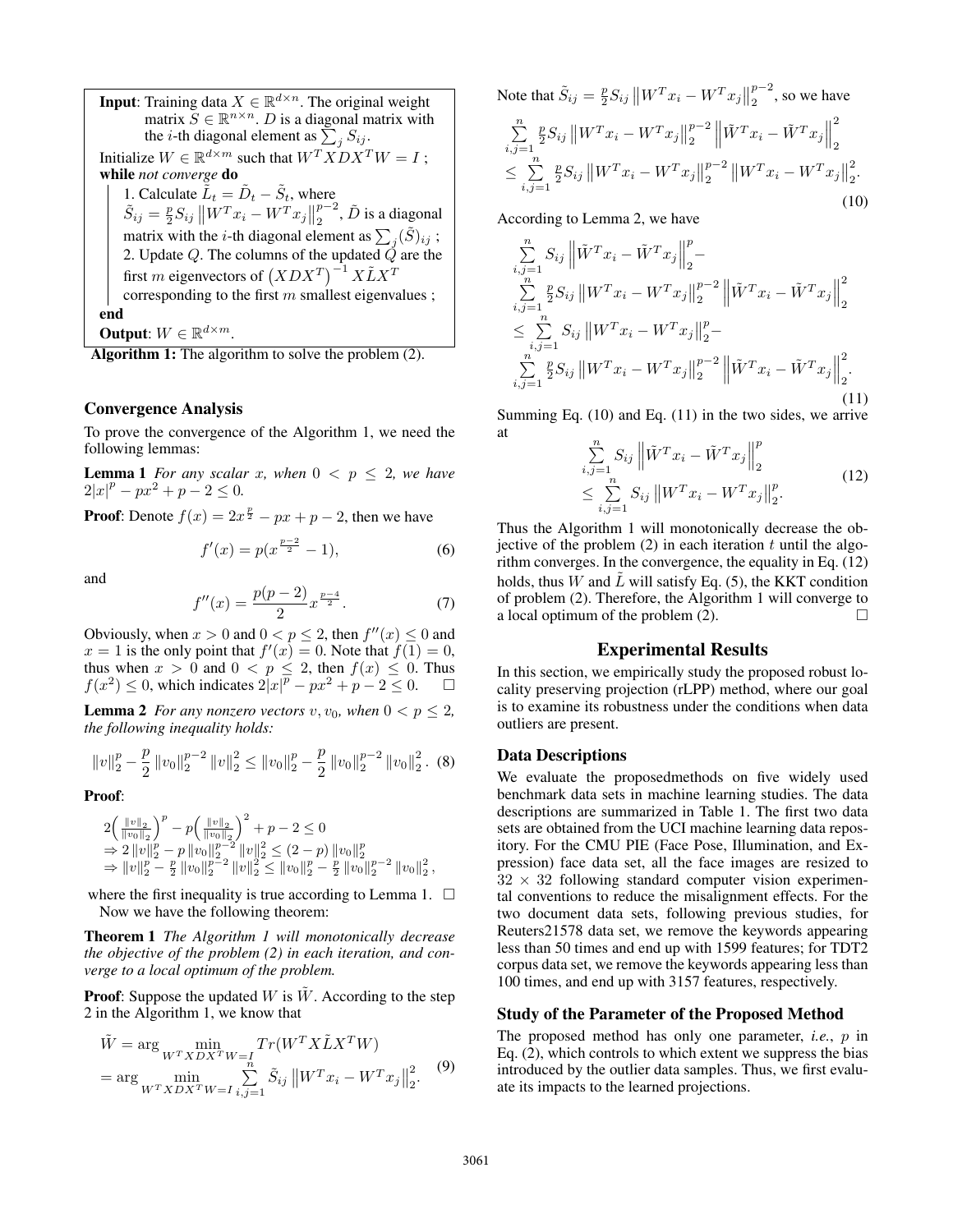Table 1: Data sets used in our experiments.

| Data set                                                                                 | Number            | Dimension                                | Classes |  |
|------------------------------------------------------------------------------------------|-------------------|------------------------------------------|---------|--|
| Coil <sub>20</sub>                                                                       | 1440              | 1024                                     | 20      |  |
| Vehicle                                                                                  | 946               | 18                                       | 4       |  |
| PIE face                                                                                 | 3329              | 1024                                     | 68      |  |
| Reuters21578                                                                             | 8293              | 1599                                     | 65      |  |
| TDT2 corpus                                                                              | 9394              | 3157                                     | 30      |  |
| 0.82<br>0.815<br>0.81<br>Accuracy<br>Accuracy<br>Accuracy<br>0.8<br>0.795<br>0.79<br>0.2 | 0.4<br>0.6<br>0.8 | 1.2<br>1.4<br>1<br>1.6<br>$\overline{p}$ | 1.8     |  |

Figure 1: Clustering accuracy in the learned projected spaces by the proposed method *vs.* p on the Coil20 data set.

Experimental setups. We experiment with the Coil20 data set. An important property of the Coil20 data set is that the pictures in the data set were taken repeatedly for one same object from different viewing angles. As a result, the images for the same object indeed reside on an intrinsical manifold. Our goal is to cluster the object images in the projected space learned by the proposed method, by which we examine whether the manifold structures can be discovered such that the clustering performance can be improved. We vary p of the proposed objective in the range of 0.1 to 2 to study its impacts to the clustering performance. We perform the clustering using the  $K$ -means clustering method in the projected subspaces, where  $K$  is set to the true cluster numbers. The clustering performances with different parameter settings measured by the clustering accuracies are reported in Figure 1. To alleviate the randomness due to the initializations for the  $K$ -means clustering method, we repeat the experiment at each parameter setting for 50 times and report the average clustering accuracy in Figure 1.

Experimental results. From Figure 1 we can see that, smaller p leads to better clustering accuracy, *i.e.*, the projected subspace learned by our new method with smaller  $p$  can better find the intrinsic data structures, which clearly confirms the correctness to use p-order minimization to learn the locality preserved projections. We also notice that when p is very small, *e.g.*, when  $p = 0.1$  and  $p = 0.2$ , the clustering performances is not as good as that when  $p = 0.3$ . This can be attributed that, when  $p$  is too small, the distance measurement will be compromised, *i.e.*, the relative difference between different distances become smaller. In the extreme case, when  $p \rightarrow 0$ , the distance between any data pairs will turn to be the same. Theoretically,  $p$  should take a small value to improve the robustness of the proposed objective against outlier data samples; meanwhile  $p$  should not be too small to invalidate the distance measurement in the Euclidean space. Upon the results in Figure 1, empirically, we set  $p = 0.3$  in all our subsequent experiments, unless otherwise stated.

#### Convergence Study of the Solution Algorithm

Because the proposed rLPP method employs an iterative solution algorithm, an important issue is its convergence property. We have theoretically proved the convergence of the algorithm, and now we empirically study the convergence property of the proposed iterative algorithm. The objective values of our algorithm on the five data sets in each iteration are plotted in the sub-figures of Figure 2, which show that the objective values of our algorithm keep to decrease along with iterative processes, which is perfectly in accordance with our earlier theoretical analysis. Moreover, the algorithm typically converges to the asymptotic limit within 7 iterations, which demonstrates that our solution algorithm is very computationally efficient. As a result, our new algorithm scales well to large-scale data sets and adds its value for practical use. Upon these experimental results, empirically, we select a stopping threshold of  $10^{-5}$  in all our following experiments, which is sufficient to achieve satisfactory results in terms of convergence.

## Experimental Results on Benchmark Noiseless Data

Experimental setups. When we construct the data graph only using data similarity, the proposed rLPP method is an unsupervised method. Thus we compare it against the following unsupervised dimensionality reduction methods: (1) principal component analysis (PCA) (Jolliffe 2005), (2) robust principal component analysis (rPCA) (Wright et al. 2009) (this method is the most recently published robust PCA method with better performance than others (Gao 2008; Ke and Kanade 2005; Ding et al. 2006; Kwak 2008)), (3) locality preserving projections (LPP) (Niyogi 2004) which is the non-robust counterpart of the proposed method, and (4) the Kernel Laplacian Embedding (KLE) method (Wang, Huang, and Ding 2010a). In addition, as a baseline, we also report the clustering results by  $(5)$  the Kmeans clustering method in the original feature space. For PCA, we reduce the dimensionality of the input data such that 90% of data variance is preserved. For rPCA, following (Wright et al. 2009), we set  $\lambda = d^{-1/2}$ . We empirically select the reduced dimensionality of LPP method to be  $c - 1$  where c is the number of clusters of a data set, and use the codes published by the authors (Niyogi 2004). The KLE method is one of the most recent unsupervised learning method by integrating attribute data and pairwise similarity data, and has demonstrated state-of-the-art dimensionality reduction performance. We implement the KLE method following its original work (Wang, Huang, and Ding 2010a). For the proposed method, as well as the KLE method and the LPP method, we construct the nearest-neighbor graph for each data set and set the neighborhood size for graph construction as 10 following (Niyogi 2004). Except for rPCA,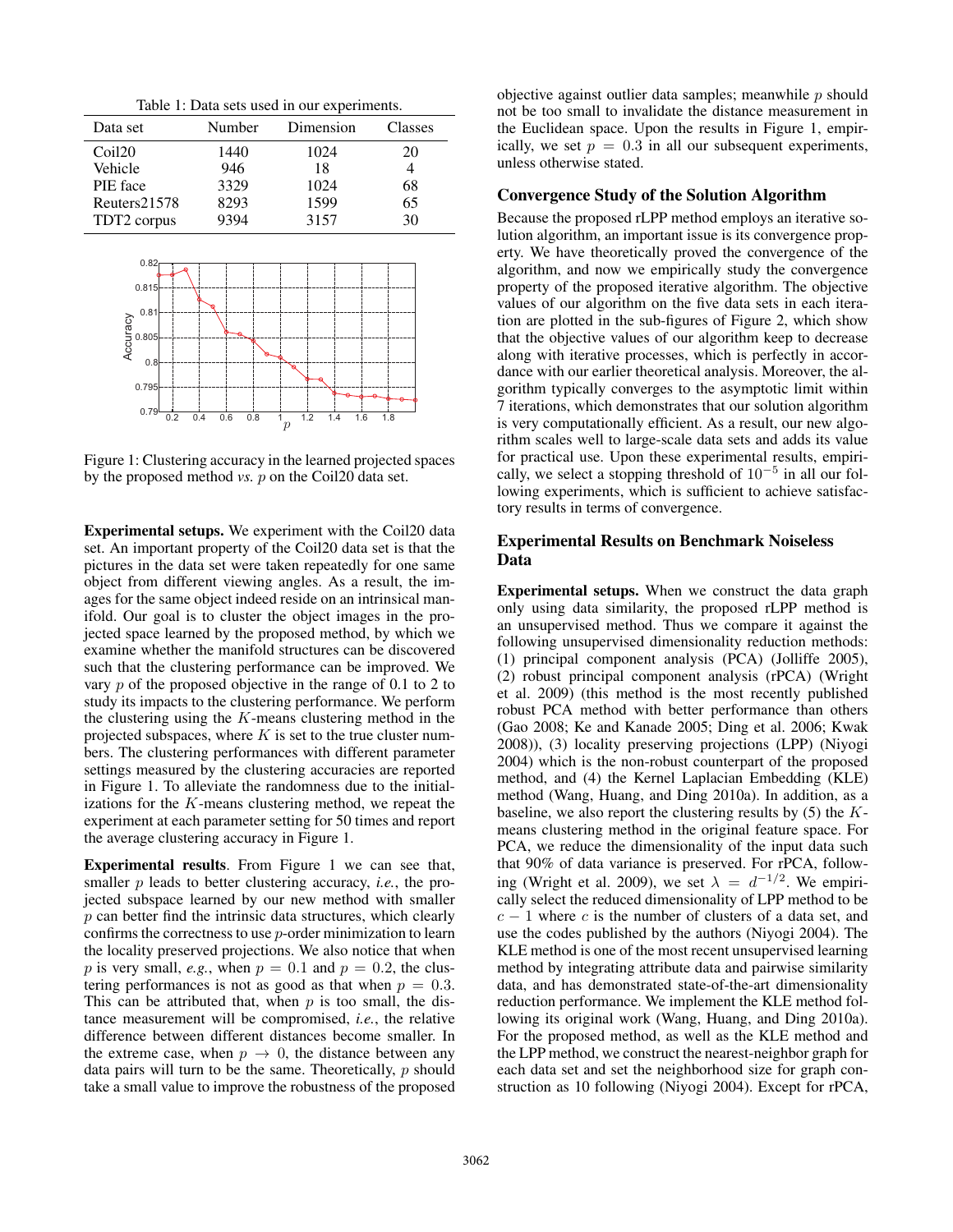

Figure 2: Number of iterations vs. the objective value of the proposed rLPP method.

once the projection matrix is obtained by a dimensionality reduction method, K-means clustering method is used to cluster the data points in the projected subspace, where we set  $K$  as the true class numbers. Because rPCA method does not produce the projection matrix but the projected data, we use its immediate output for clustering.

For our method, we experiment with two different setting, where we set the parameter  $p$  to be 0.3 and 1. Note that, when  $p = 2$ , the proposed method is exactly the traditional LPP method proposed in (Niyogi 2004); when  $p = 1$  or  $p = 0.3$ , the proposed method is expected to suppress the impacts of the outlier data samples.

Because the results of the K-means clustering algorithm depend on the initialization, to reduce the statistical variety, we independently repeat the clustering procedures in the projected subspaces learned by all compared methods for 50 times with random initializations, and then we report the results corresponding to the best objective values. The clustering performance measured by clustering accuracy are reported in Table 2.

Experimental results. From the experimental results in Table 2 we can see that our method consistently outperforms all other compared methods, which demonstrate the effectiveness of our methods in discovering the inherent manifold structures of the input data and thereby improving the clustering performance. Most importantly, as expected, when  $p$  is smaller, the clustering performance of the proposed method is better, which again demonstrate the effectiveness of using p-order minimization in learning LPP subspace.

## Robustness Against Outlier Samples

Experimental setups. Because the main advantage of the

proposed rLPP method lies in its robustness against outlier data samples, we further evaluate the it on noisy data with outlier samples.

To emulate the outlier samples, given the input data matrix  $X$ , we corrupt it by a noise matrix  $M$  whose element are i.i.d. standard Gaussian variables. Then we carry out the same procedures as those in the previous subsection for projection learning on  $X + \delta M$ , where  $\delta = nf \frac{\|X\|_F}{\|M\|_F}$  and  $nf$  is a given noise factor. We set  $nf = 0.1$  in all our studies. We compare our new rLPP method against the same unsupervised dimensionality reduction methods as before and report the clustering results in Table 3.

Experimental results. First, the proposed rLPP method is consistently better than all other compared methods on all five experimental data sets, which demonstrate that our new method is able to effectively learn a subspace to improve the clustering performance on noisy data with outlier data samples. Second, although the improvements by our method over the competing methods on the original data without noise are mediocre as shown in Table 2 in the last subsection, the improvements by our new method on the contaminated data with outlier data samples in this subsection are considerably large. For example, on the Coil20 data set with outlier samples, our new rLPP method improves the clustering accuracy over the baseline PCA method by  $42.49\% = (0.721 - 0.506)/0.506$ . In contrast, the improvement of clustering accuracy on the same data set by our method over the PCA method under the noiseless condition is only  $13.44\% = (0.751 - 0.662)/0.662$ . The same observations can be seen on all the other experimental data sets, which show that the proposed method has better capability to learn a more effective subspace for clustering on contaminated data, and confirms its robustness against outlier data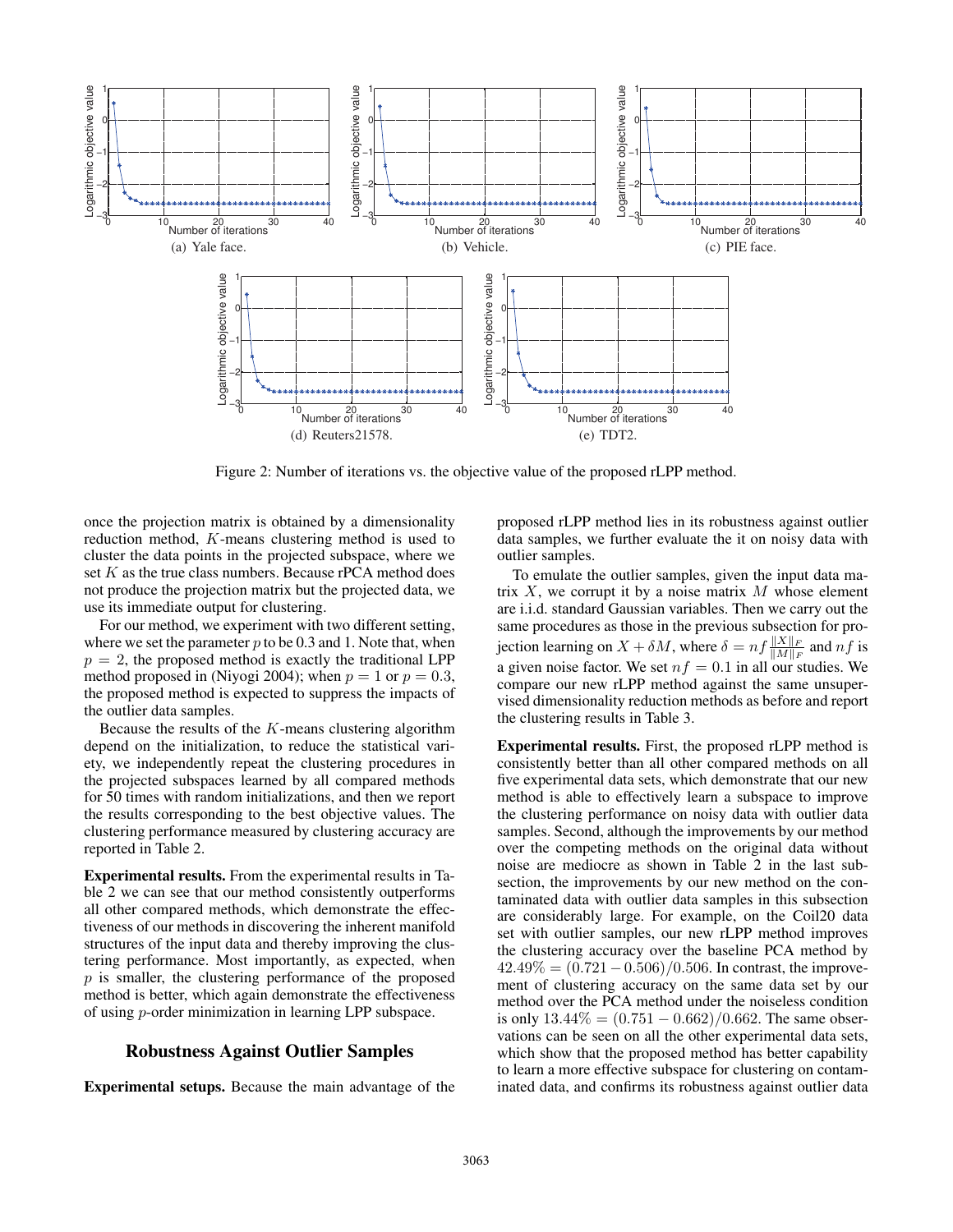Table 2: Clustering accuracy of the compared methods on the four benchmark data sets without noise.

| Data               | <b>PCA</b> | rPCA  | LPP   | KLE   | $rLPP(p=1)$ | rLPP $(p = 0.3)$ |
|--------------------|------------|-------|-------|-------|-------------|------------------|
| Coil <sub>20</sub> | 0.662      | 0.659 | 0.694 | 0.704 | 0.749       | 0.751            |
| Vehicle            | 0.666      | 0.675 | 0.709 | 0.712 | 0.724       | 0.741            |
| PIE face           | 0.669      | 0.676 | 0.675 | 0.681 | 0.694       | 0.715            |
| Reuters21578       | 0.868      | 0.883 | 0.910 | 0.907 | 0.921       | 0.933            |
| TDT2 corpus        | 0.894      | 0.932 | 0.947 | 0.927 | 0.964       | 0.971            |

Table 3: Clustering accuracy of the compared methods on the four benchmark data sets with outlier data samples.

| Data               | <b>PCA</b> | rPCA  | LPP   | KLE   | $rLPP(p=1)$ | rLPP $(p = 0.3)$ |
|--------------------|------------|-------|-------|-------|-------------|------------------|
| Coil <sub>20</sub> | 0.506      | 0.699 | 0.694 | 0.691 | 0.704       | 0.721            |
| Vehicle            | 0.589      | 0.633 | 0.525 | 0.611 | 0.673       | 0.720            |
| PIE face           | 0.591      | 0.649 | 0.614 | 0.611 | 0.647       | 0.689            |
| Reuters21578       | 0.801      | 0.869 | 0.852 | 0.841 | 0.884       | 0.912            |
| TDT2 corpus        | 0.813      | 0.918 | 0.878 | 0.907 | 0.923       | 0.944            |

samples.

Finally, we also notice that when  $p$  takes smaller value, the proposed method can achieve better clustering results, which provide one more concrete evidence to support the usefulness of the p-order minimization when learning a LPP subspaces.

In summary, the proposed method is able to achieve better clustering performance on not only noiseless data but also noisy data with outlier samples, which is particularly true for the latter case. These observations are consistent with our motivations to theoretically formulate our new objective in that the  $p$ -order minimization can alleviate the negative impacts of outliers data samples.

## **Conclusions**

We proposed a robust LPP method based on the *p*-th order of  $\ell_2$ -norm distance, which formulated a non-smooth nonconvex minimization problem. The new objective imposes the p-th order  $\ell_2$ -norm distance when computing the pairwise data affinities, which makes the resulted objective very robust against outlier data samples. However, the new objective brings the much more challenging optimization problem than that in traditional LPP. To solve the problem, we introduced an efficient iterative algorithm and provided the rigorous theoretical analysis on the convergence of our algorithm. The new algorithm is easy to be implemented and fast to converge in practice, because we have closed form solution in each iteration. We performed extensive experiments on both noiseless and noisy data, and all results have clearly shown that the proposed method is more effective and robust to outlier samples than traditional methods.

## References

Baccini, A.; Besse, P.; and Falguerolles, A. 1996. Al 1-norm pca and a heuristic approach. In *Ordinal and symbolic data analysis*. Springer. 359–368.

Belkin, M., and Niyogi, P. 2001. Laplacian eigenmaps and

spectral techniques for embedding and clustering. In *NIPS*, volume 14, 585–591.

Ding, C.; Zhou, D.; He, X.; and Zha, H. 2006. R 1-pca: rotational invariant l 1-norm principal component analysis for robust subspace factorization. In *Proceedings of the 23rd international conference on Machine learning*, 281– 288. ACM.

Fukunaga, K. 1990. *Introduction to statistical pattern recognition*. Access Online via Elsevier.

Gao, J. 2008. Robust l1 principal component analysis and its bayesian variational inference. *Neural computation* 20(2):555–572.

Jolliffe, I. 2005. *Principal component analysis*. Wiley Online Library.

Ke, Q., and Kanade, T. 2005. Robust  $\ell_1$  norm factorization in the presence of outliers and missing data by alternative convex programming. In *Computer Vision and Pattern Recognition, 2005. CVPR 2005. IEEE Computer Society Conference on*, volume 1, 739–746. IEEE.

Kwak, N. 2008. Principal component analysis based on l1-norm maximization. *Pattern Analysis and Machine Intelligence, IEEE Transactions on* 30(9):1672–1680.

Nie, F.; Xiang, S.; Song, Y.; and Zhang, C. 2009. Orthogonal locality minimizing globality maximizing projections for feature extraction. *Optical Engineering* 48(1):017202– 017202.

Nie, F.; Huang, H.; Cai, X.; and Ding, C. H. 2010. Efficient and robust feature selection via joint  $\ell_{2,1}$ -norms minimization. In *Advances in Neural Information Processing Systems*, 1813–1821.

Nie, F.; Wang, H.; Huang, H.; and Ding, C. 2011. Unsupervised and semi-supervised learning via  $\ell_1$ -norm graph. In *2011 IEEE International Conference on Computer Vision (ICCV 2011)*, 2268–2273. IEEE.

Nie, F.; Cai, X.; and Huang, H. 2014. Flexible shift-invariant locality and globality preserving projections. In *Machine*